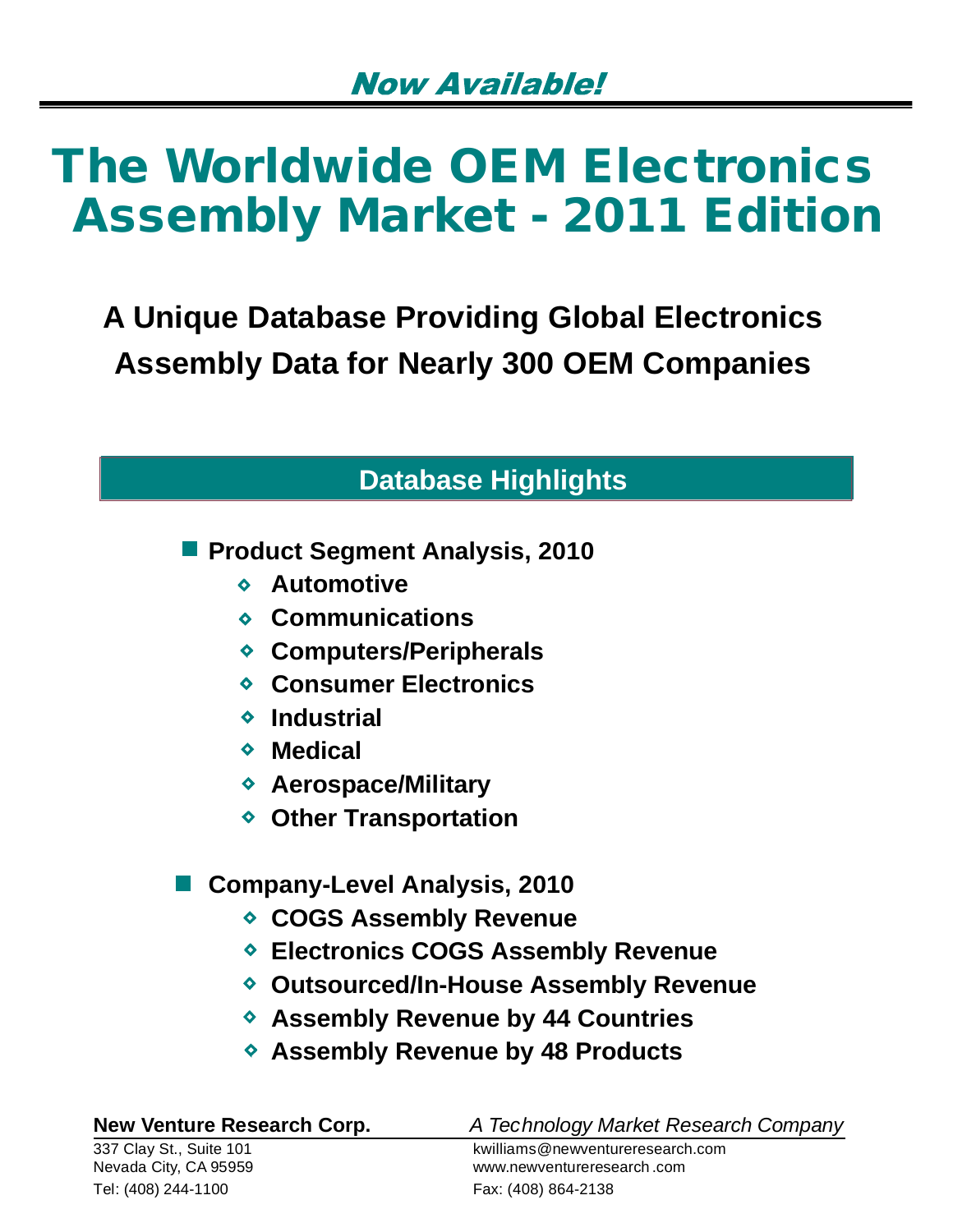### **Synopsis**

The worldwide electronics assembly market is substantial in size, nearly \$1 trillion dollars in terms of cost of goods sold (COGS) as of 2010. The market is expanding rapidly but changing in composition both in terms of outsourcing partnerships and in-house manufacturing. Also, moves are being made annually with regard to the manufacturing country of origin based on total cost.



*New Venture Research (NVR)* has followed the electronics assembly industry for over 20 years with its research reports that focus on all aspects of this industry. **The Worldwide OEM Electronics Assembly Market - 2011 Edition** is a peerless database that analyzes the 2010 electronics assembly market on a worldwide basis. It is developed by studying almost 300 leading OEM electronics companies in 48 different product categories and their manufacturing activities in 44 different countries. Moreover, the report examines the electronics assembly market by outsourced subcontractor versus in-house assembly by the OEM company.

The report segments the worldwide electronics assembly value into seven unique markets.

> **Automotive Communications Computers/Peripherals Consumer Electronics Industrial Medical Aerospace/Military/Other**

The following production data is given for the leading OEMs within each product/market segment.

> **COGS Assembly Revenue Electronics COGS Assembly Revenue Outsourced/In-House Assembly Revenue Assembly Revenue by 44 Countries Assembly Revenue by 48 Products**

The leading OEMs for each segment are chosen not only for their size, but also for their leadership within their industry segment, growth potential, profitability, and inclination to outsource electronics assembly.

**The Worldwide OEM Electronics Assembly Market - 2011 Edition** will provide you with critical information you need on this significant market. The database is delivered by email as a single-user Excel file and sells for \$2,995. An extra single-user license is \$250 and a corporate license is \$1,000.

### **About the Author**

**Randall Sherman**, president of New Venture Research Corp., a California market research and business consulting firm focused on the EMS and OEM electronics manufacturing industries, serves as principal analyst for this database. Mr. Sherman has more than 20 years' experience in technology and business research. He began his career as a telecom network design engineer. He has held senior positions at various market research firms, including Creative Strategies and Frost and Sullivan. Mr. Sherman holds an MSEE from the University of Colorado and an MBA from the Edinburgh School of Business.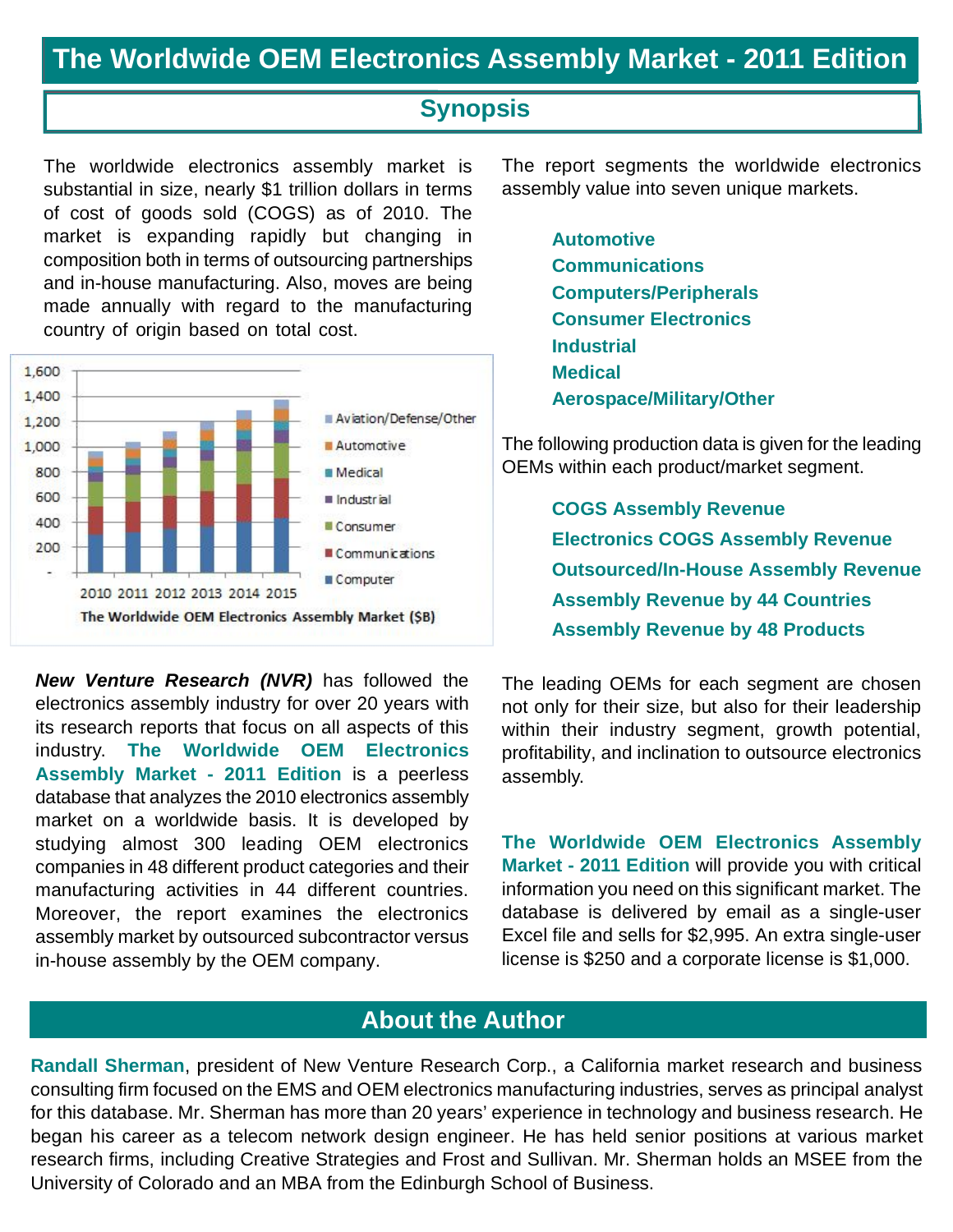### **Database Tables**

#### **Worksheet 1: Automotive**

**Automotive Engine Controls Automotive Instruments Automotive Safety Automotive Entertainment Total Automotive Automotive Summary**

#### **Worksheet 2: Communications**

**Mobile Phones Infrastructure Other Phones Enterprise LANs Wireless LANs DSL/Cable Modems PBX/Key Systems Carrier-Class Other Communications Total Communications Summary** 

#### **Worksheet 3: Computer/Peripherals**

**Notebooks Desktops Tablets Servers Workstations ESS Monitors Printers E-Readers Other Computer Total Computer Summary** 

#### **Worksheet 4: Consumer Electronics**

**Analog TV Digital TV MP3 Other Audio Games Set-Top Boxes Camcorders DVD/DVR Digital Cameras Personal Navigation Other Consumer Total Consumer Summary**

#### **Worksheet 5: Industrial**

**Process Control Test & Measurement Other Industrial Total Industrial Summary**

#### **Worksheet 6: Medical**

**Monitoring Therapeutic Diagnostics/Surgical Total Medical Summary** 

#### **Worksheet 7: Aerospace/Military/Other**

**In-Flight Entertainment Navigation Systems Weapons C3 Systems Other Military Other Aerospace/Other Total Aerospace/Military/Other Summary** 

#### **Worksheet 8: Americas**

**Total Production Assembly Value by Country EMS Assembly Value by Country In-House Assembly Value by Country Total Assembly Value by Market Segment/Product**

#### **Worksheet 9: EMEA**

**Total Production Assembly Value by Country EMS Assembly Value by Country In-House Assembly Value by Country Total Assembly Value by Market Segment/Product**

#### **Worksheet 10: APAC**

**Total Production Assembly Value by Country EMS Assembly Value by Country In-House Assembly Value by Country Total Assembly Value by Market Segment/Product**

#### **Worksheet 11: World Total**

**Total Production Assembly Value by Country EMS Assembly Value by Country In-House Assembly Value by Country Total Assembly Value by Market Segment/Product**